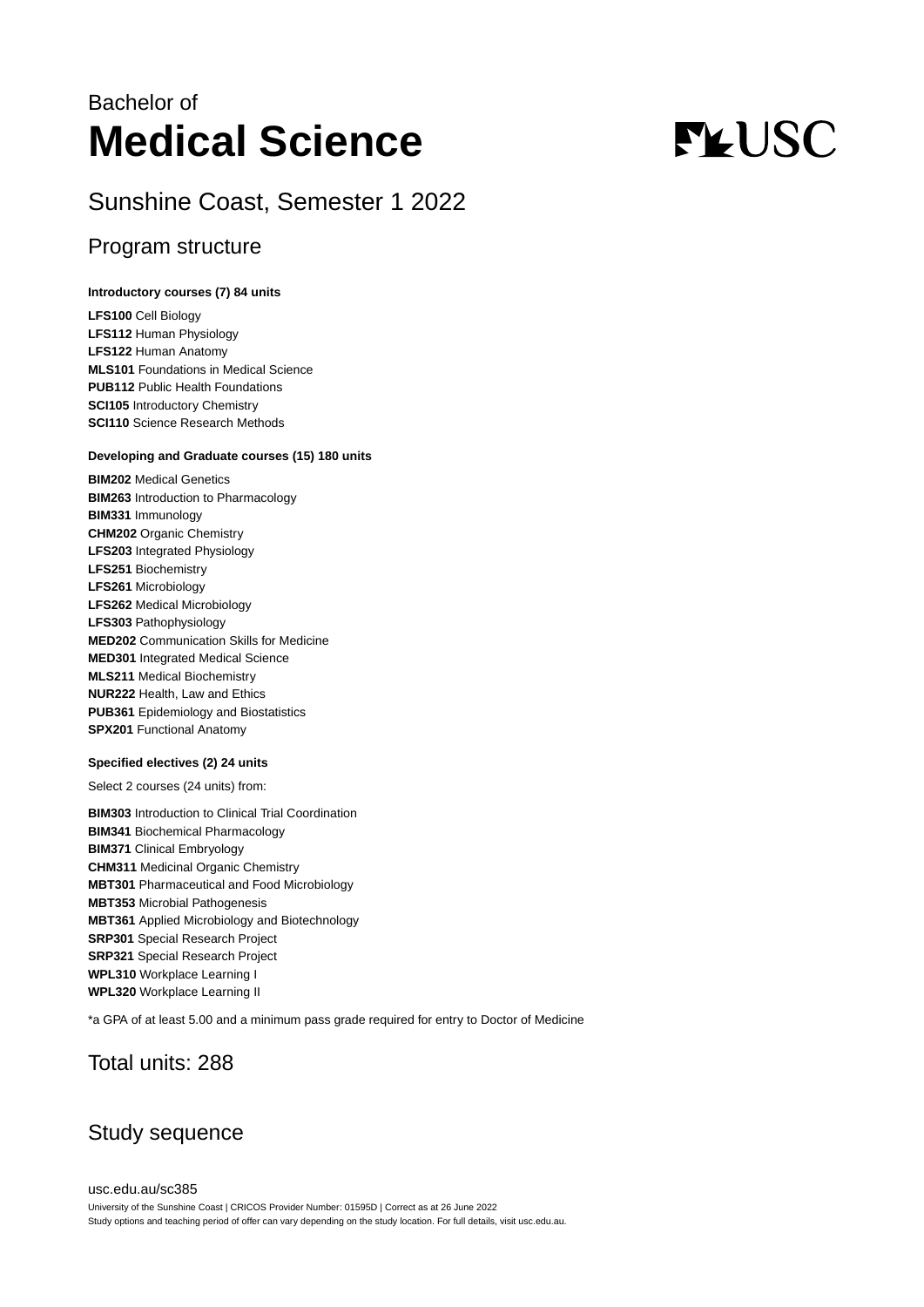#### **Year 1**

#### **Semester 1**

| <b>COURSE</b>                                | SEMESTER OF OFFER<br>(SUNSHINE COAST) | <b>UNITS</b>    | <b>REQUISITES</b>                                                                                           |
|----------------------------------------------|---------------------------------------|-----------------|-------------------------------------------------------------------------------------------------------------|
| <b>MLS101</b> Foundations in Medical Science | • Semester 1                          | 12 <sup>2</sup> | Pre:<br>Enrolled in Program AB101,<br>SC211, SC355, SC357, SC385,<br>SC201, SC301, UU301, UU302<br>or XU301 |
| <b>LFS100 Cell Biology</b>                   | • Semester 1                          | 12              | Anti:<br>SCI103 or LFS101 or LFS103.                                                                        |
| <b>SCI105</b> Introductory Chemistry         | • Semester 1, Semester 2              | 12              | Anti:<br><b>SCI505</b>                                                                                      |
| <b>SCI110</b> Science Research Methods       | • Semester 1, Semester 2              | 12 <sup>2</sup> | Anti:<br>SCI201 or CPH261                                                                                   |

#### **Semester 2**

| <b>COURSE</b>                           | SEMESTER OF OFFER<br>(SUNSHINE COAST) | <b>UNITS</b> | <b>REQUISITES</b>                   |
|-----------------------------------------|---------------------------------------|--------------|-------------------------------------|
| <b>CHM202</b> Organic Chemistry         | • Semester 2                          | 12           | Pre:<br><b>SCI105</b> or SCI505     |
|                                         |                                       |              | Anti:<br><b>CHM502</b>              |
| <b>LFS112 Human Physiology</b>          | • Semester 2                          | 12           | Anti:<br>LFS201 or LFS202 or LFS203 |
| <b>LFS122 Human Anatomy</b>             | • Semester 2                          | 12           |                                     |
| <b>PUB112 Public Health Foundations</b> | • Semester 2                          | 12           |                                     |

## **Year 2**

#### **Semester 1**

| <b>COURSE</b>                       | SEMESTER OF OFFER<br>(SUNSHINE COAST) | <b>UNITS</b>      | <b>REQUISITES</b>                                              |
|-------------------------------------|---------------------------------------|-------------------|----------------------------------------------------------------|
| <b>LFS203</b> Integrated Physiology | • Semester 1                          | 12                | Pre:<br><b>LFS112</b>                                          |
|                                     |                                       |                   | Anti:<br>LFS201 and LFS202                                     |
| <b>LFS251 Biochemistry</b>          | • Semester 1                          | 12                | Pre:<br>SCI105 and (LFS100 or<br><b>LFS103)</b>                |
|                                     |                                       |                   | Anti:<br><b>MBT251</b>                                         |
| <b>LFS261 Microbiology</b>          | • Semester 1                          | $12 \overline{ }$ | Pre:<br>SCI103 or LFS100 or LFS103<br>or AB101, UU301 or XU301 |

#### [usc.edu.au/sc385](https://www.usc.edu.au/sc385)

University of the Sunshine Coast | CRICOS Provider Number: 01595D | Correct as at 26 June 2022

Study options and teaching period of offer can vary depending on the study location. For full details, visit usc.edu.au.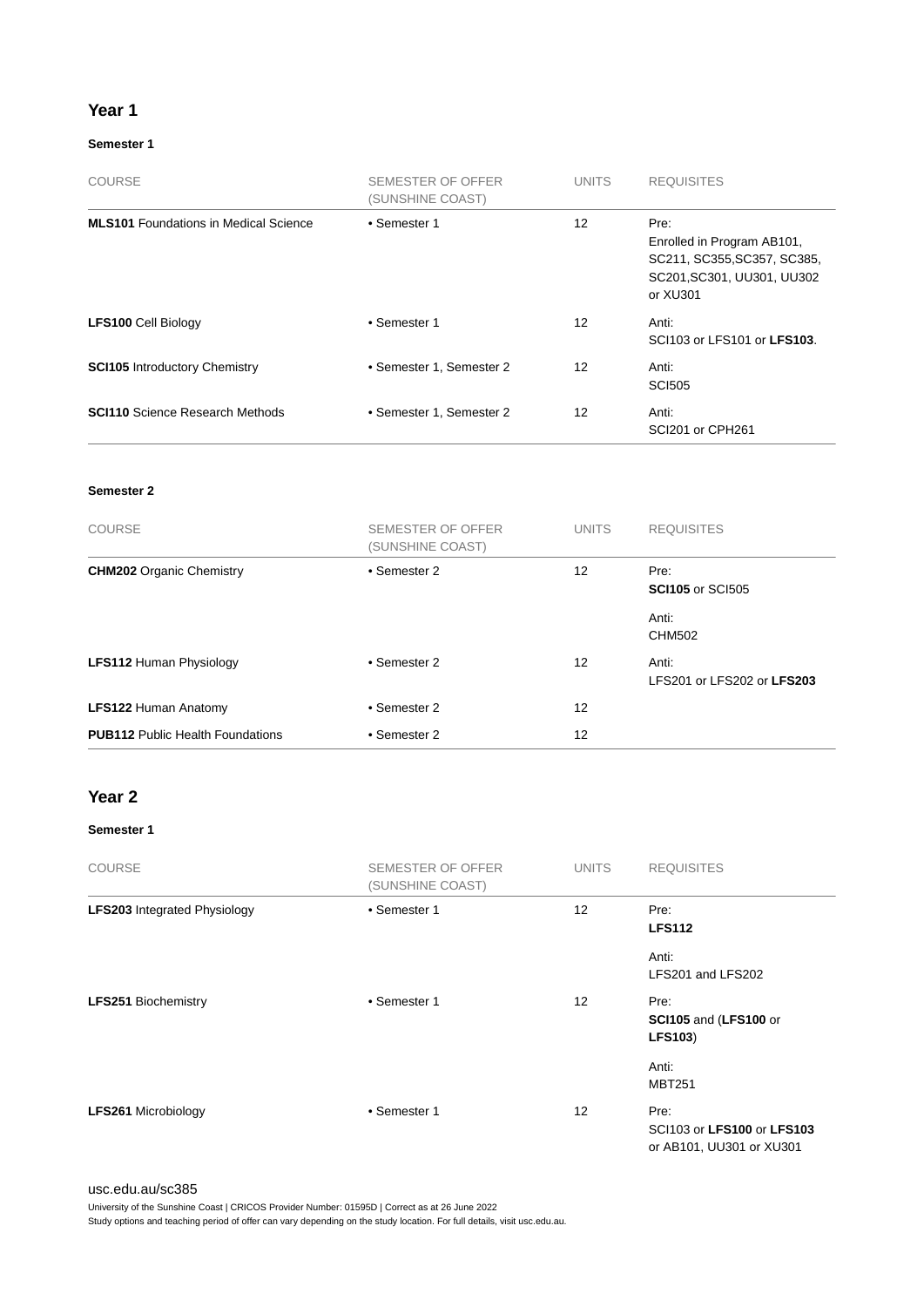|                                                 |                                                 |              | Anti:<br>MEP263 or MBT263                                                                        |
|-------------------------------------------------|-------------------------------------------------|--------------|--------------------------------------------------------------------------------------------------|
| <b>SPX201 Functional Anatomy</b>                | • Semester 1                                    | 12           | Pre:<br><b>LFS122</b>                                                                            |
| Semester 2                                      |                                                 |              |                                                                                                  |
| COURSE                                          | SEMESTER OF OFFER<br>(SUNSHINE COAST)           | <b>UNITS</b> | <b>REQUISITES</b>                                                                                |
| <b>BIM202 Medical Genetics</b>                  | • Semester 2                                    | 12           | Pre:<br><b>LFS100 or LFS103</b>                                                                  |
| <b>BIM263</b> Introduction to Pharmacology      | • Semester 2                                    | 12           | Pre:<br>LFS201 or LFS203 or (LFS112<br>and LFS122) or (HLT100 and<br>enrolled in SC395 or SC306) |
|                                                 |                                                 |              | Anti:<br><b>BIM261</b>                                                                           |
| NUR222 Health, Law and Ethics                   | • Online: Semester 2                            | 12           | Pre:<br>Enrolled in Program SC385,<br>SC391, SC392, SC393, SC335                                 |
|                                                 |                                                 |              | Anti:<br><b>PAR222</b>                                                                           |
| <b>MED202</b> Communication Skills for Medicine | • Sunshine Coast Health Institute:<br>Session 7 | 12           | Pre:<br>Completed 144 units and<br>enrolled in SC385                                             |
|                                                 |                                                 |              | Co:<br><b>NUR222</b>                                                                             |

## **Year 3**

#### **Semester 1**

| <b>COURSE</b>                 | <b>SEMESTER OF OFFER</b><br>(SUNSHINE COAST) | <b>UNITS</b> | <b>REQUISITES</b>                                                                                                                     |
|-------------------------------|----------------------------------------------|--------------|---------------------------------------------------------------------------------------------------------------------------------------|
| <b>BIM331 Immunology</b>      | • Semester 1                                 | 12           | Pre:<br>LFS202 or LFS203 or (LFS112<br>and enrolled in Program SC301,<br>SB301, SA301, SA308 or<br>SE303) OR                          |
|                               |                                              |              | Co:<br><b>LFS203</b> and enrolled in<br>Program SC357 or SC355<br>(Associate Degree in Medical<br>Laboratory Science pathway<br>only) |
| <b>LFS303 Pathophysiology</b> | • Semester 1                                 | 12           | Pre:<br>(LFS201 and LFS202) or<br><b>LFS203</b> or                                                                                    |
|                               |                                              |              | Co:<br>LFS201 or LFS203 and enrolled                                                                                                  |

#### [usc.edu.au/sc385](https://www.usc.edu.au/sc385)

University of the Sunshine Coast | CRICOS Provider Number: 01595D | Correct as at 26 June 2022

Study options and teaching period of offer can vary depending on the study location. For full details, visit usc.edu.au.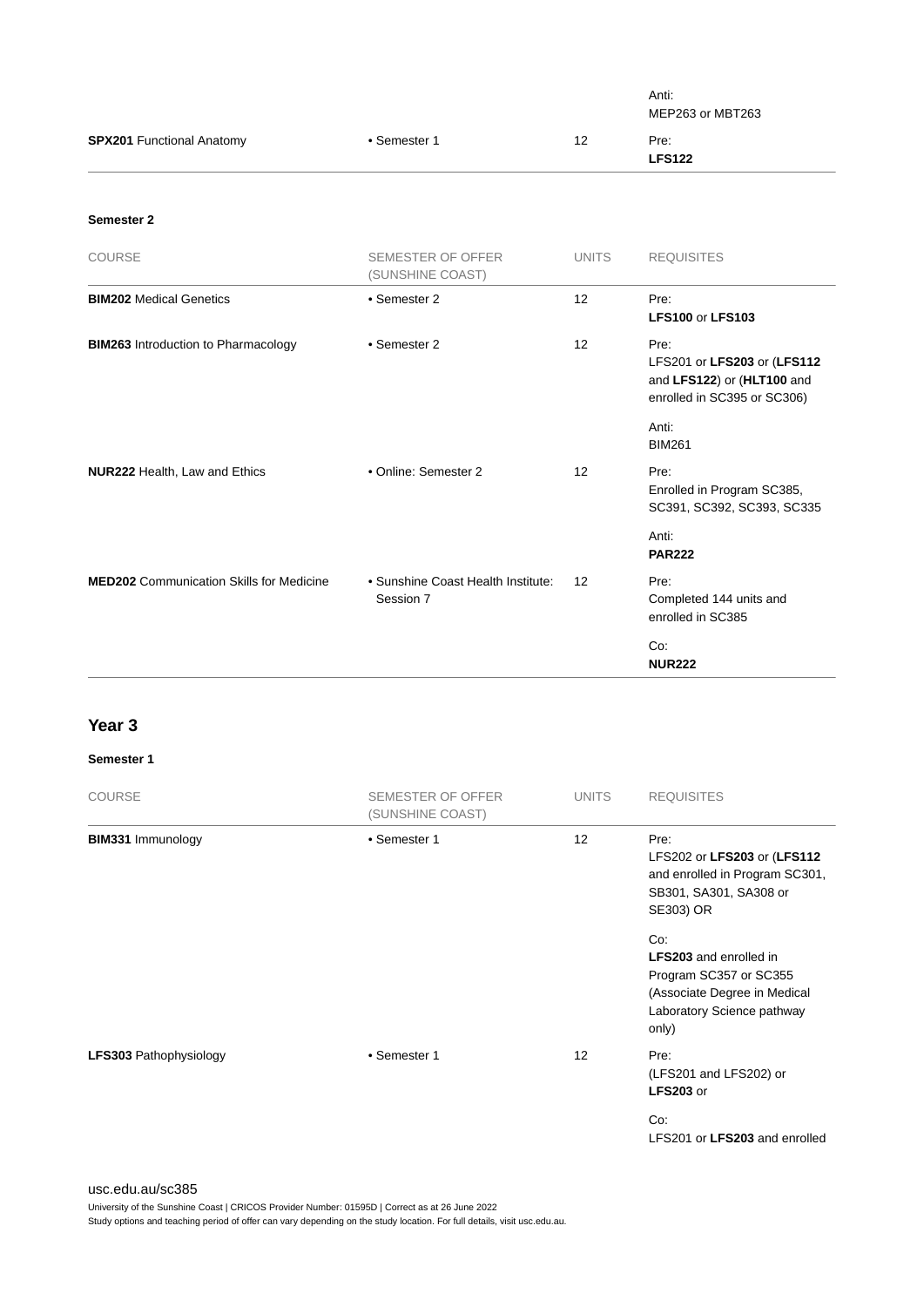|                                              |              |    | in Program SC357<br>Anti:<br>LFS302 or NUR221 or PAR221<br>or HLT221 |
|----------------------------------------------|--------------|----|----------------------------------------------------------------------|
| <b>PUB361</b> Epidemiology and Biostatistics | • Semester 1 | 12 | Pre:<br><b>SCI110</b>                                                |

PLUS select one (1) specified elective course from:

| <b>COURSE</b>                                           | <b>SEMESTER OF OFFER</b><br>(SUNSHINE COAST)                 | <b>UNITS</b> | <b>REQUISITES</b>                                      |
|---------------------------------------------------------|--------------------------------------------------------------|--------------|--------------------------------------------------------|
| <b>BIM341 Biochemical Pharmacology</b>                  | • Semester 1                                                 | 12           | Pre:<br>MBT251 or LFS251                               |
|                                                         |                                                              |              | Anti:<br><b>MBT351</b>                                 |
| <b>MBT301</b> Pharmaceutical and Food Microbiology      | • Semester 1                                                 | 12           | Pre:<br>MBT263 or LFS261                               |
| <b>MBT361</b> Applied Microbiology and<br>Biotechnology | • Semester 1                                                 | 12           | Pre:<br>MBT263 or LFS261                               |
|                                                         |                                                              |              | Anti:<br>MBT363 or MBT364                              |
| <b>SRP301</b> Special Research Project                  | • Session 8, Semester 1, Semester 12<br>$\overline{2}$       |              | Pre:<br><b>Course Coordinator Consent</b><br>Required. |
| <b>SRP321 Special Research Project</b>                  | • Session 8, Semester 1, Semester 24<br>2                    |              | Pre:<br><b>Course Coordinator Consent</b><br>Required  |
| <b>WPL310</b> Workplace Learning I                      | • Session 1, Session 5, Session 8,<br>Semester 1, Semester 2 | 12           | Pre:<br><b>Course Coordinator Consent</b><br>Required  |
| <b>WPL320 Workplace Learning II</b>                     | • Session 1, Session 5, Session 8,<br>Semester 1, Semester 2 | 24           | Pre:<br><b>Course Coordinator Consent</b><br>Required  |

#### **Semester 2**

| <b>COURSE</b>                            | <b>SEMESTER OF OFFER</b><br>(SUNSHINE COAST)    | <b>UNITS</b> | <b>REQUISITES</b>                                      |
|------------------------------------------|-------------------------------------------------|--------------|--------------------------------------------------------|
| <b>LFS262 Medical Microbiology</b>       | • Semester 2                                    | 12           | Pre:<br>MBT263 or LFS261 or MEP263                     |
|                                          |                                                 |              | Anti:<br>MEP252 or MEP253 or<br><b>MBT253</b>          |
| <b>MED301</b> Integrated Medical Science | • Sunshine Coast Health Institute:<br>Session 7 | 12           | Pre:<br><b>LFS303</b> and enrolled in<br>Program SC385 |
| <b>MLS211 Medical Biochemistry</b>       | • Semester 2                                    | 12           | Pre:<br><b>LFS251</b>                                  |

[usc.edu.au/sc385](https://www.usc.edu.au/sc385)

University of the Sunshine Coast | CRICOS Provider Number: 01595D | Correct as at 26 June 2022

Study options and teaching period of offer can vary depending on the study location. For full details, visit usc.edu.au.